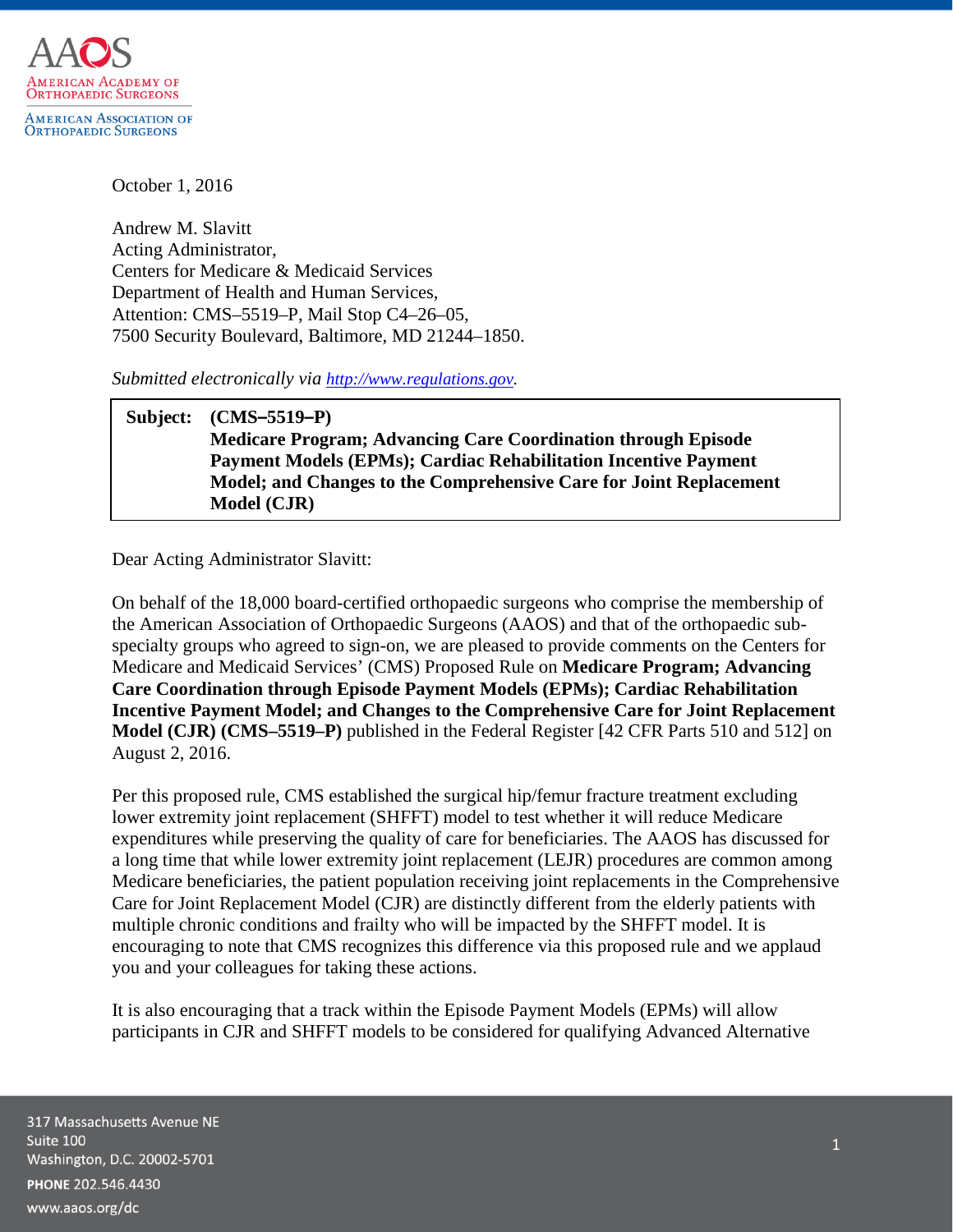

Payment Models (APM) participant (QP) determination and thereby receive higher reimbursements under APMs in the Quality Payment Program (QPP). This new pathway is likely to open up opportunities for orthopaedic surgeons to participate in Advanced APMs. In response to the proposal for new Advanced APM models, AAOS has the following comments.

# **Potential voluntary bundle**

As the Center for Medicare and Medicaid Innovation (CMMI) designs new episode demonstrations and we await the Medicare Access and CHIP Reauthorization Act (MACRA, 2015)/Quality Payment Program (QPP) Final Rule, the AAOS would like to put forth recommendations in terms of potential orthopaedic EPMs:

- 1. A hip fracture bundle with A) a fixation arm and B) an arthroplasty arm *and*
- 2. A joint arthroplasty bundle

The AAOS is willing to partner with CMMI to develop these EPMs providing clinical and research expertise not only from the Academy but from relevant orthopaedic specialty societies. These models will have voluntary participation and will include clinical services during the anchor hospitalizations, other parallel professional services during the anchor hospitalization period and post-discharge services within the chosen episode length of 30, 60 or 90 days. These EPMs can be hospital or physician group practice led; clinical providers will be paid on a feefor-service basis and total payments can be made retrospectively against the pre-determined target price for each EPM. We expect these models to begin in 2018 and to meet all requirements for Advanced APMs as defined by the MACRA/QPP Final Rule.

As the AAOS has noted in earlier communication with CMMI, the Academy has been working on developing outcome measures for musculoskeletal care. This is vital work given the focus on reporting outcome measures in the QPP and the lack of outcome measures for our specialties. Many of these guidelines are Level 1 evidence. We are currently developing relevant Clinical Practice Guidelines and Appropriate Use Criteria documents for the hip fracture and joint arthroplasty episodes as priorities. The Patient-reported Outcome Measures (PROMs) on hip fracture procedures should be validated in the next couple of months.

### **Our other concerns with the proposal**

While the AAOS is supportive of the Administration's goal of moving to value-based care and of "The Triple Aim" of healthcare improvement, we continue to have serious concerns on some of the elements of the proposed SHFFT model as below.

• Mandatory participation of ALL hospitals (and in effect their collaborators such as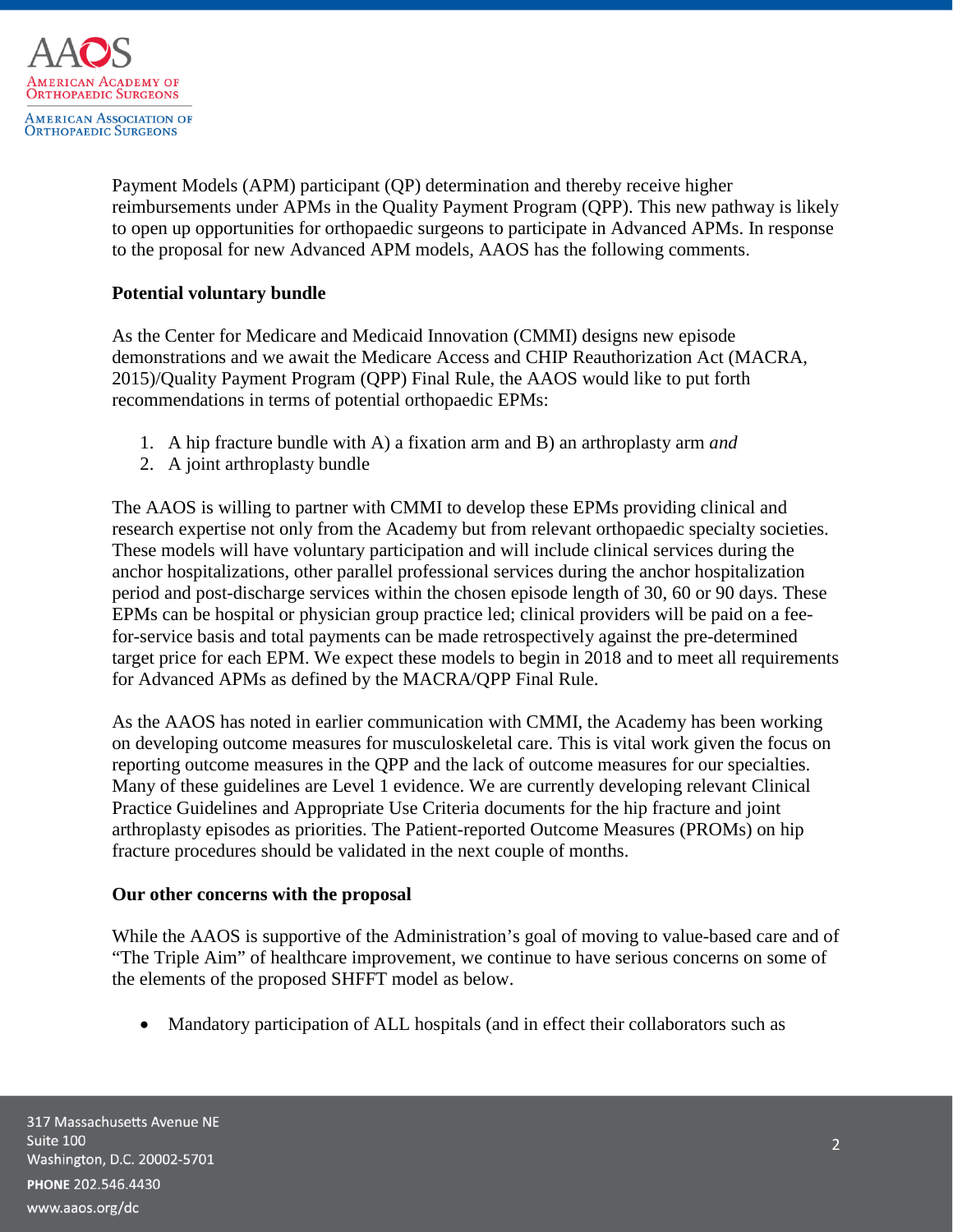

orthopaedic surgeons) located in any of the 67 Metropolitan Statistical Areas (MSAs), pre-determined by CMS for CJR implementation;

- The immediate and full implementation of the proposal beginning July 1, 2017;
- The lack of designated physician leadership for episodes-of-care;
- The lack of infrastructure support from CMS necessary to properly administer and undertake the proposed changes;
- The absence of risk-adjustment in the program;
- Lack of validated quality measures;
- Absence of necessary exclusion criteria

### **Mandatory Participation**

While it is understandable and convenient that the SHFFT model mirrors the CJR, AAOS continues to have the same concerns on mandatory participation requirement in the selected MSAs that we expressed in response to the CJR Proposed Rule in September 2015. (Our comments on CJR proposals can be found

here: [http://www.aaos.org/uploadedFiles/PreProduction/Advocacy/Federal/Issues/medicare/AA](http://www.aaos.org/uploadedFiles/PreProduction/Advocacy/Federal/Issues/medicare/AAOS_CY2016_CMS_%20CCJR.pdf) OS CY2016 CMS %20CCJR.pdf). Mandated participation in these models will force many surgeons and facilities who lack familiarity, experience, or proper infrastructure to support care redesign efforts into a bundled payment system. This will not only hamper provider participation in these models, will bias model performance evaluation, lead to inaccurate reimbursements and may negatively affect patient care. On the other hand, voluntary program (such as the BPCI models) that allows surgeons, facilities, and non-surgical providers to tailor their episode-of-care models to their particular patient population would lead to far better patient care as well as more accurate and efficient payments. The two successive annual BPCI evaluation results buttress this point. Hence, we continue to urge CMS to revise the mandatory nature of these demonstration and instead provide greater incentives for providers to voluntarily collaborate as well as develop the infrastructure needed for such collaboration.

### **Immediate Launch**

CMS proposes to start the performance period on July 1, 2017. The AAOS believes that since this rule will not be finalized until early 2017, this is a very short time frame to launch the model. The CJR model had a very short time frame between finalizing the rule (November 2015) and launch of the performance period (April 1, 2016). Consequently, although the CJR model began six months back, many hospitals have not been able to put together the infrastructure and legal resources (including contracts with collaborators) as of yet.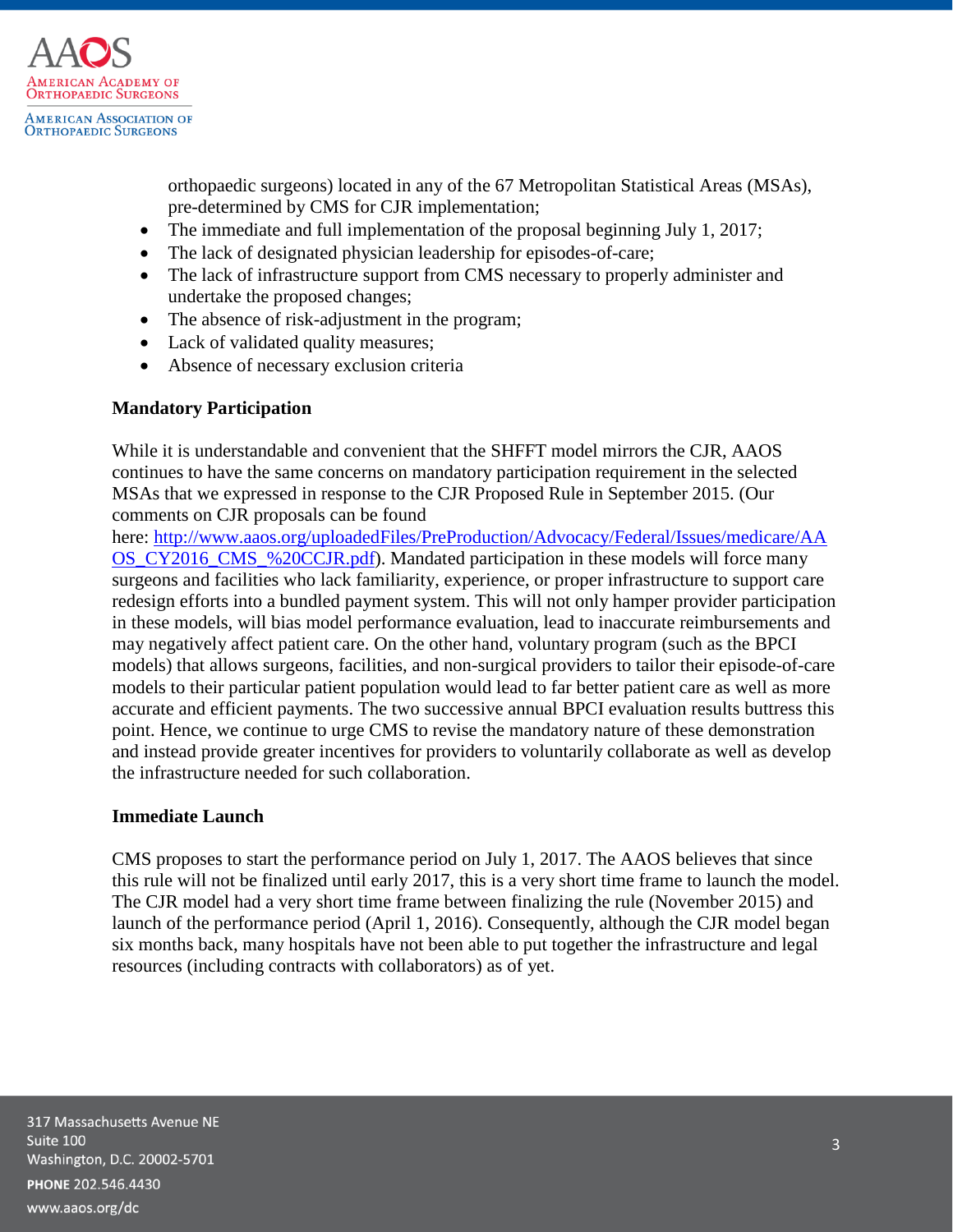

Moreover, there will not be any evaluation data available from the CJR experience by the time of the final rule on the SHFFT model in early 2017. Data, widely and easily available to all participants, will be important for appropriate development of the next iteration.

## **Lack of Physician Leadership**

Based on the CJR model structure, the SHFFT model continues to be a hospital-led initiative. This is problematic on various levels. The AAOS strongly believes this aspect of the rule requires change to designate that physicians – specifically orthopaedic surgeons – be the primary responsible party, or at least be equivalent in status to the acute care hospital leading an EPM. An orthopaedic surgeon is involved in the patient's care throughout the episode of care, from the pre-operative workup, followed by the surgery, to inpatient post-operative care, to the postoperative care provided in rehabilitation facilities, at home, and in the physician's office. No other party in the total episode of care is as involved in all aspects of the patient's care, and no other party is as important to the final patient outcome as the operating surgeon. In addition, we believe an orthopaedic surgeon bears the most risk throughout the episode of care and ultimately has the most insight into the best pathways to improving patient care quality and efficiency and should therefore lead the bundled payment initiative. In the past, CMS has expressed interest in considering episodes for the entire cycle of care for the patient. For example, in the older, sicker patient population SHFFT will impact, post-acute care will become a more important factor. The orthopaedic surgeon can better impact the appropriate use of this resource to optimize value.

CMS has repeatedly asked for feedback from stakeholders (most recently via Regulation No. CMS-1656-P; Title: Hospital Outpatient Prospective Payment - Proposed Rule 2017) on how to redesign the Medicare orthopaedic bundles such that they qualify as Advanced APMs. In response, AAOS has requested for greater risk sharing with orthopaedic surgeons in these models and have also asked for greater clarity on the risk percentage criteria required for QPs in Advanced APMs.

Moreover, physician leadership becomes imperative as the Medicare Access and CHIP Reauthorization Act of 2015 (MACRA) gets implemented and attribution algorithms become significant for accurate reimbursement. In response to the CMS request for information on the MACRA Patient Relationship Categories [\(https://www.cms.gov/Medicare/Quality-Initiatives-](https://www.cms.gov/Medicare/Quality-Initiatives-Patient-Assessment-Instruments/Value-Based-Programs/MACRA-MIPS-and-APMs/Patient-Relationship-Categories-and-Codes.pdf)[Patient-Assessment-Instruments/Value-Based-Programs/MACRA-MIPS-and-APMs/Patient-](https://www.cms.gov/Medicare/Quality-Initiatives-Patient-Assessment-Instruments/Value-Based-Programs/MACRA-MIPS-and-APMs/Patient-Relationship-Categories-and-Codes.pdf)[Relationship-Categories-and-Codes.pdf\)](https://www.cms.gov/Medicare/Quality-Initiatives-Patient-Assessment-Instruments/Value-Based-Programs/MACRA-MIPS-and-APMs/Patient-Relationship-Categories-and-Codes.pdf), AAOS commented that the relationships and roles of physician (and non-physician) team members should be defined by the physician coordinating a particular bundle/episode of care. This is because physician-patient relationships are not linear nor do they always exist within a defined timeline, but are oftentimes built on commonality of focus on reaching and maintaining healthcare goals and positive patient outcomes. Thus, specialists may move between acute and continuing relationships with the same patient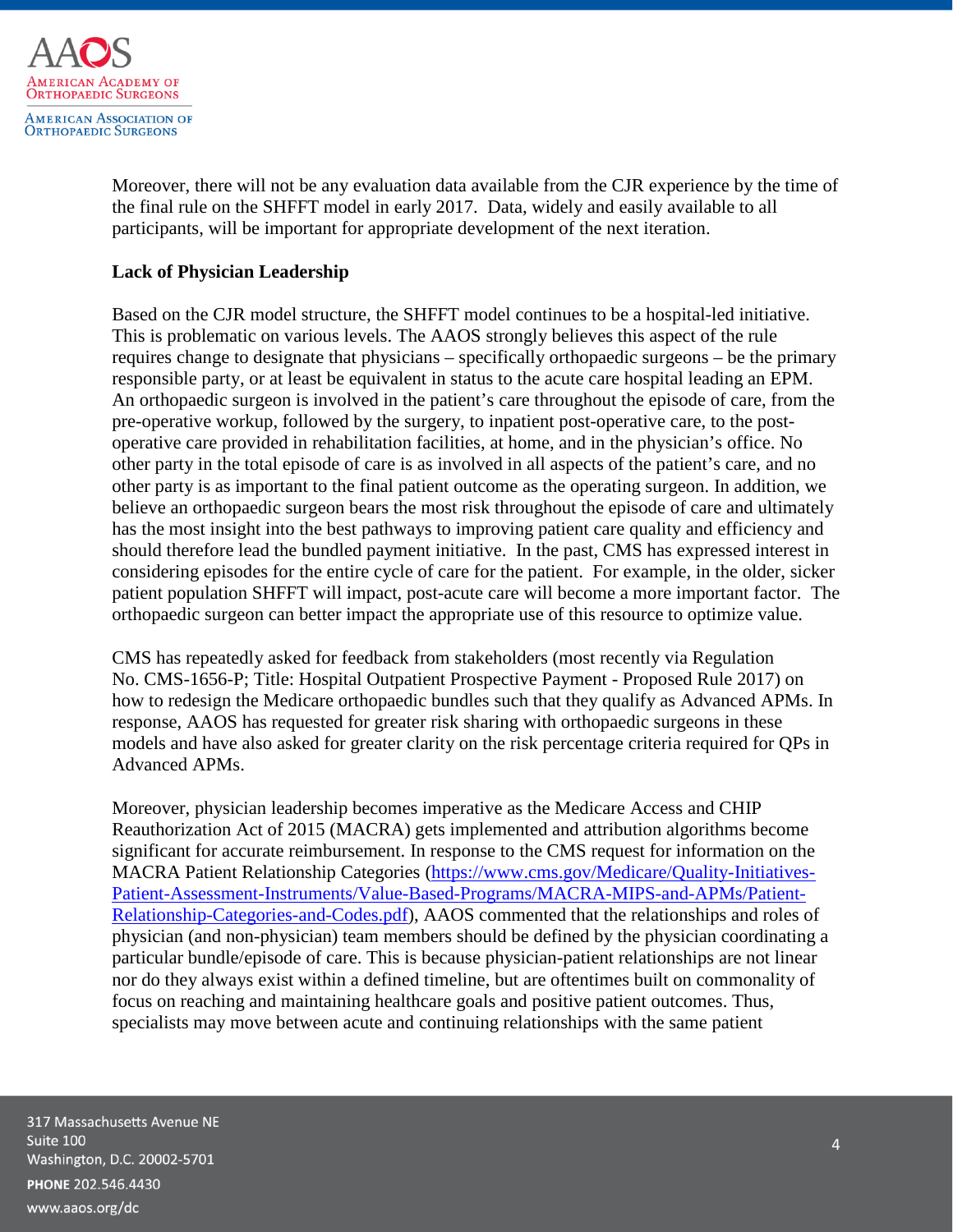

depending on the clinical nature of the particular episode of care. Having the hospital in charge of the bundle gives the hospital inappropriate leverage over surgeons and other participants and could allow some hospitals to exclude surgeons and other care providers if those parties don't wish to meet the hospital's terms. In contrast to the current version of the proposed rule, which allows the hospital to choose to enter arrangements with other providers and facilities to share potential savings and risk, our recommendation to explicitly place a surgeon as head, or co-head, of episodes would significantly reduce barriers to achieving high quality patient outcomes. If the primary goal of these innovative demonstrations is to manage resources while improving the quality of care, physicians should be incentivized to lead the episodes to improve efficiency and effectiveness.

# **Lack of Infrastructure Support**

<span id="page-4-1"></span>The AAOS has significant concerns, as noted above, that full scale implementation within 60 days of final rule publication is unrealistic. The proposed timing for implementation is further exacerbated by the concurrent MACRA implementation and the end of the grace period for adoption of ICD-10, which will likely demand physician and facility focus over the next several quarters. Infrastructure support is incomplete. The latest publicly available data on meaningful use attestation is at 18% and 48% for physicians and hospitals, respectively (Centers for Disease Control and Prevention, http://www.cdc.gov/nchs/data/databriefs/db143.htm), and EHR vendors have plagued practices with a lack of interoperability and errors in the 2014 Physician Quality Reporting System (PQRS) program. A recently released evaluation (Year 2) of BPCI models [\(https://innovation.cms.gov/Files/reports/bpci-models2-4-yr2evalrpt.pdf\)](https://innovation.cms.gov/Files/reports/bpci-models2-4-yr2evalrpt.pdf)<sup>[1](#page-4-0)</sup> reported that ninetythree of the 100 providers surveyed by The Lewin Group for this evaluation used some sort of health information exchange capability. Almost all providers in the survey used electronic records, and most supported meaningful use measurements. Thus, voluntary participants in BPCI episodes seem to be ahead of the average providers on information technology infrastructure and meaningful use readiness. Unlike BPCI, CJR and SHFFT are mandatory models, providers who lack such deep resources will not be able to opt out and therefore will face unaffordable costs for participation.

In addition, we are concerned about the impact on small and medium sized practices since most orthopaedic surgeons are part of small practices. It may be more difficult for small physician practices to reach a contract with hospitals leading the CJR and SHFFT episodes. The second annual BPCI evaluation report also found that episode initiators across settings were more likely to be larger, urban facilities, mostly located in areas with higher income populations than other providers of the same type. The report concludes that BPCI participants are more likely to be

 $\overline{\phantom{a}}$ 

<span id="page-4-0"></span><sup>&</sup>lt;sup>1</sup> The Lewin Group (2016). CMS Bundled Payments for Care Improvement Initiative Models 2-4: Year 2 Evaluation & Monitoring Annual Report. Available[: https://innovation.cms.gov/Files/reports/bpci-models2-4-yr2evalrpt.pdf.](https://innovation.cms.gov/Files/reports/bpci-models2-4-yr2evalrpt.pdf)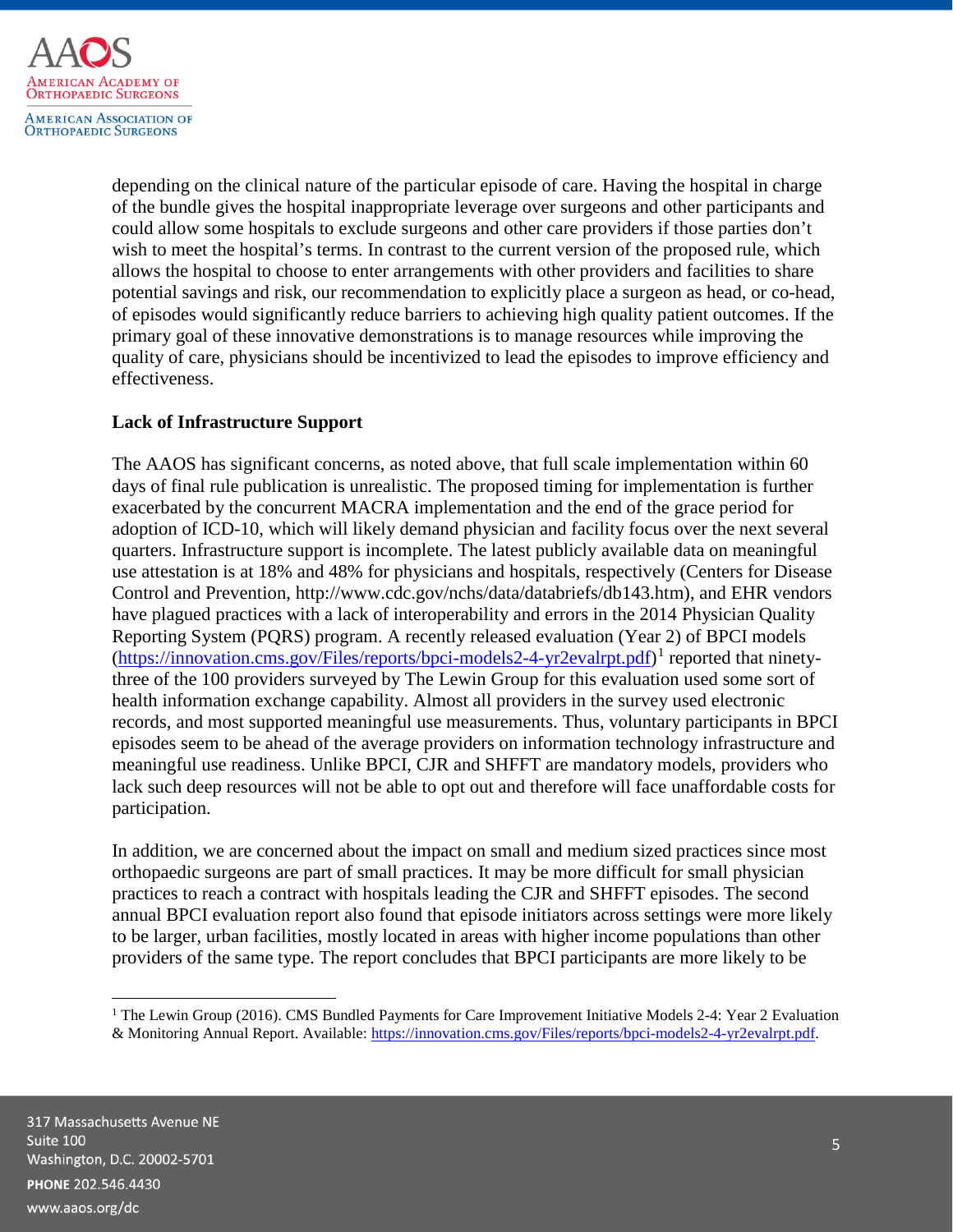

resourceful and many of them employ outside consultants to advise on data analysis and infrastructure including health information technology. Again CJR and SHFFT participants, especially the smaller practices, are likely to lack such resources.

The AAOS is encouraged by your recent announcement on the CMS Blog that physicians will be able to select their own pace of participation as MACRA is rolled out, however, we are waiting to see the period for partial data reporting and other partial reporting requirements (to miss the penalty and receive some bonuses) in the MACRA Final Rule this Fall. Physicians would like to fully participate in any opportunity for providing better care and these infrastructural issues are unfortunate barriers in that. We urge CMS to consider similar flexibilities in the implementation of EPMs.

### **Absence of Risk-adjustment**

<span id="page-5-1"></span>While defining the SHFFT model as triggered by Medicare Severity-Diagnosis Related Groups (MS-DRGs) 480-482 with separate target pricing than the CJR episodes is a right step in financial risk adjustment, as you are aware these models lack racial/ethnic, socio-economic and patient condition risk stratification. A recent analysis<sup>[2](#page-5-0)</sup> of Medicare claims for patients in Michigan who underwent LEJR in the 2011-13 period, concluded that hospitals treating medically complex patients may be unintentionally penalized without proper risk adjustment. Reconciliation payments were found to be reduced by \$827 per episode for each standarddeviation increase in a hospital's patient complexity. This study also estimated that risk adjustment could increase reconciliation payments to some hospitals up to \$114,184 annually. Thus, the CJR and SHFFT models need financial, clinical and socio-economic risk adjustment. Another important point raised by this study, referenced above, is that these models are unique in that the target price is calculated as a blend of a particular hospital's historical episode spending and the average spending of other hospitals in the same region with the weight of the regional benchmark increasing over time, this is going to increase the financial disparity for hospitals treating more medically complex patients. The AAOS urges CMS to include important patient characteristics such as age, socio-economic status (SES), marital status, clinical co-morbidities, functional status, etc. apart from the target price stratification in both the CJR and SHFFT models. For a complete list of recommended risk variables, please see Appendix A of our comments on the CJR Proposed Rule available online

at: [http://www.aaos.org/uploadedFiles/PreProduction/Advocacy/Federal/Issues/medicare/AAOS](http://www.aaos.org/uploadedFiles/PreProduction/Advocacy/Federal/Issues/medicare/AAOS_CY2016_CMS_%20CCJR.pdf) [\\_CY2016\\_CMS\\_%20CCJR.pdf.](http://www.aaos.org/uploadedFiles/PreProduction/Advocacy/Federal/Issues/medicare/AAOS_CY2016_CMS_%20CCJR.pdf)

<span id="page-5-0"></span> <sup>2</sup> Ellimoottil, C., Ryan, A. M., Hou, H., Dupree, J., Hallstrom, B., & Miller, D. C. (2016). Medicare's New Bundled Payment For Joint Replacement May Penalize Hospitals That Treat Medically Complex Patients. *Health Affairs*,*35*(9), 1651-1657.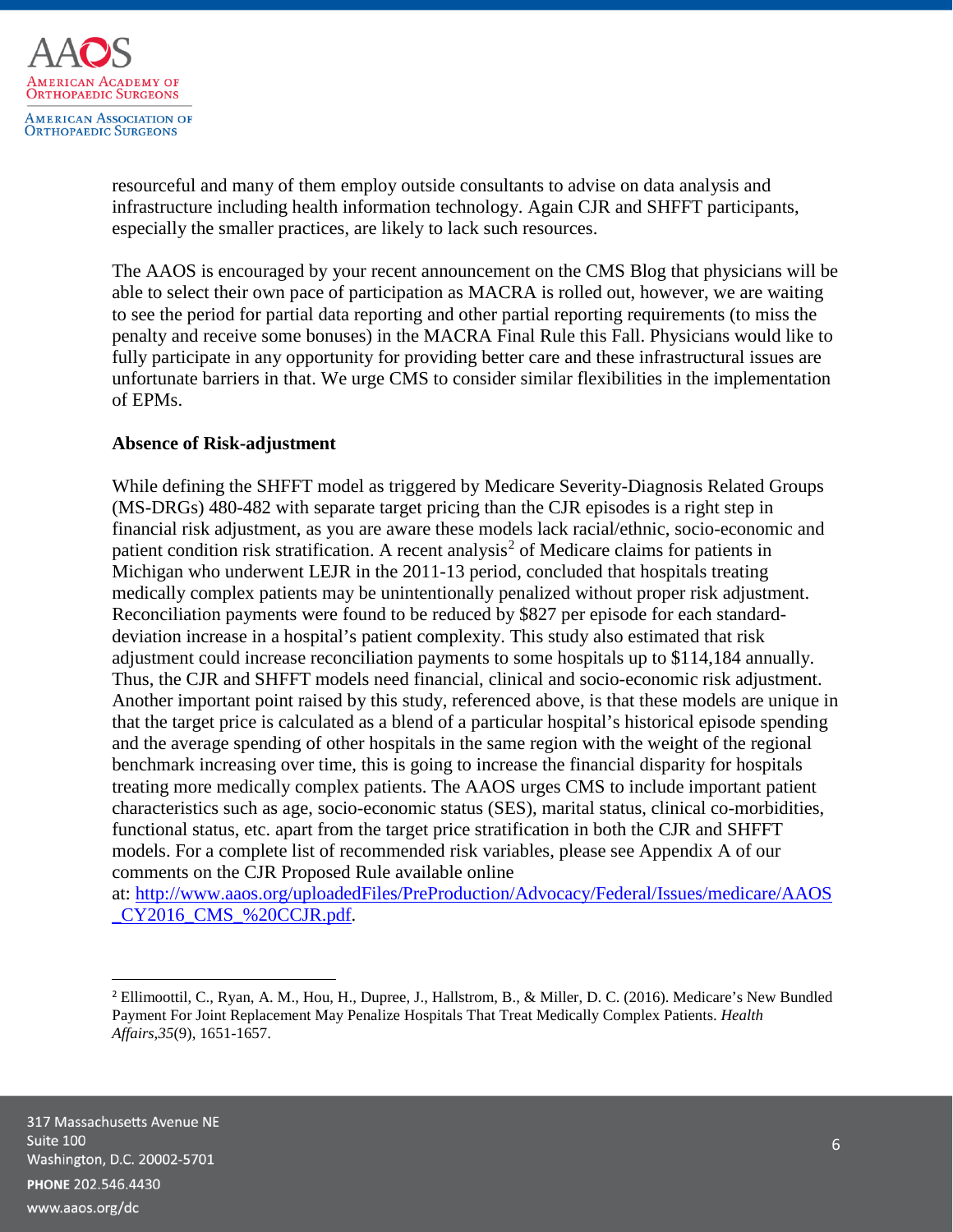

<span id="page-6-0"></span>The existing literature shows racial disparity in utilization of elective joint replacement (41.5 per 10,000 for black patients vs 68.8 per 10,000 for white patients;  $P < 0.01$ <sup>[3](#page-6-1)</sup> and that minorities are more likely to receive joint replacement at low-volume/low-quality hospitals compared with nonminority patients and may have worse outcomes including higher rates of hospital readmission<sup>[4](#page-6-2)</sup>. Thus, one unintended consequence of the CJR model may be to accentuate racial disparity in joint replacement surgery.<sup>[5](#page-6-3)</sup> An interesting finding of the BPCI Year 2 evaluation<sup>1</sup> is that the shift from more expensive institutional post-acute care (PAC) to home and community based PAC contributed to major reduction in the cost of orthopaedic surgeries. While this finding implies that CJR and SHFFT episodes may encourage hospitals to provide better quality PAC, it must be considered that BPCI participants operate in more affluent areas. On the other hand, lower SES and minority patients may not have adequate support at home or transportation to receive home and community based rehabilitation services.<sup>[5](#page-6-0)</sup> Thus, CJR and SHFFT episodes may not have the same potential for improving the quality of care while reducing costs of care without adequate risk adjustments.

Even moderate risk adjustment using the Hierarchical Condition Category (CMS-HCC) measures (even if not validated for LEJR episodes) will be a good start. The *Health Affairs* stud[y](#page-5-1) argues that providers that have established risk-sharing contracts with hospitals in the CJR program might refuse to care for more expensive (and probably clinically more complex and with lower SES) patients exceeding the hospital's unadjusted target price. This expected behavior of 'lemon dropping' by providers and bundle leaders eager to reduce costs is likely to reduce access for Medicare's most vulnerable beneficiaries.

### **Lack of validated outcome measures**

The NQF # 1550 calculates hospital-level complication rates following elective primary total hip arthroplasty (THA) and/or total knee arthroplasty (TKA) with the goal to reduce complication rates. It addresses a priority condition (osteoarthritis) and is expected to lead to reduced morbidity and mortality post THA and TKA. This measure has not been not been vetted for use in hip fractures and if used as a surrogate from the hospital's Total Joint Arthroplasty (TJA) experience will unfairly measure those hospitals with a smaller arthroplasty experience. Likewise the collection of the patient reported outcome measures (PROMs) will be skewed. The Hip disability and Osteoarthritis Outcome Score (HOOS), JR. is a patient-relevant short-form survey

l

<span id="page-6-1"></span><sup>&</sup>lt;sup>3</sup> Singh, J. A., Lu, X., Rosenthal, G. E., Ibrahim, S., & Cram, P. (2014). Racial disparities in knee and hip total joint arthroplasty: an 18-year analysis of national Medicare data. *Annals of the Rheumatic Diseases*,*73*(12),2107-2115. .

<sup>4</sup> Jorgenson, E. S., Richardson, D. M., Thomasson, A. M., Nelson, C. L., & Ibrahim, S. A. (2015). Race,

<span id="page-6-2"></span>Rehabilitation, and 30-Day Readmission After Elective Total Knee Arthroplasty. *Geriatric Orthopaedic Surgery & Rehabilitation*, *6*(4),303-310.

<span id="page-6-3"></span><sup>5</sup> Ibrahim, S.A., Kim, H., McConnell, K. (2016). The CMS Comprehensive Care Model and Racial Disparity in Joint Replacement. *JAMA.* Published online September 19, 2016. doi:10.1001/jama.2016.12330.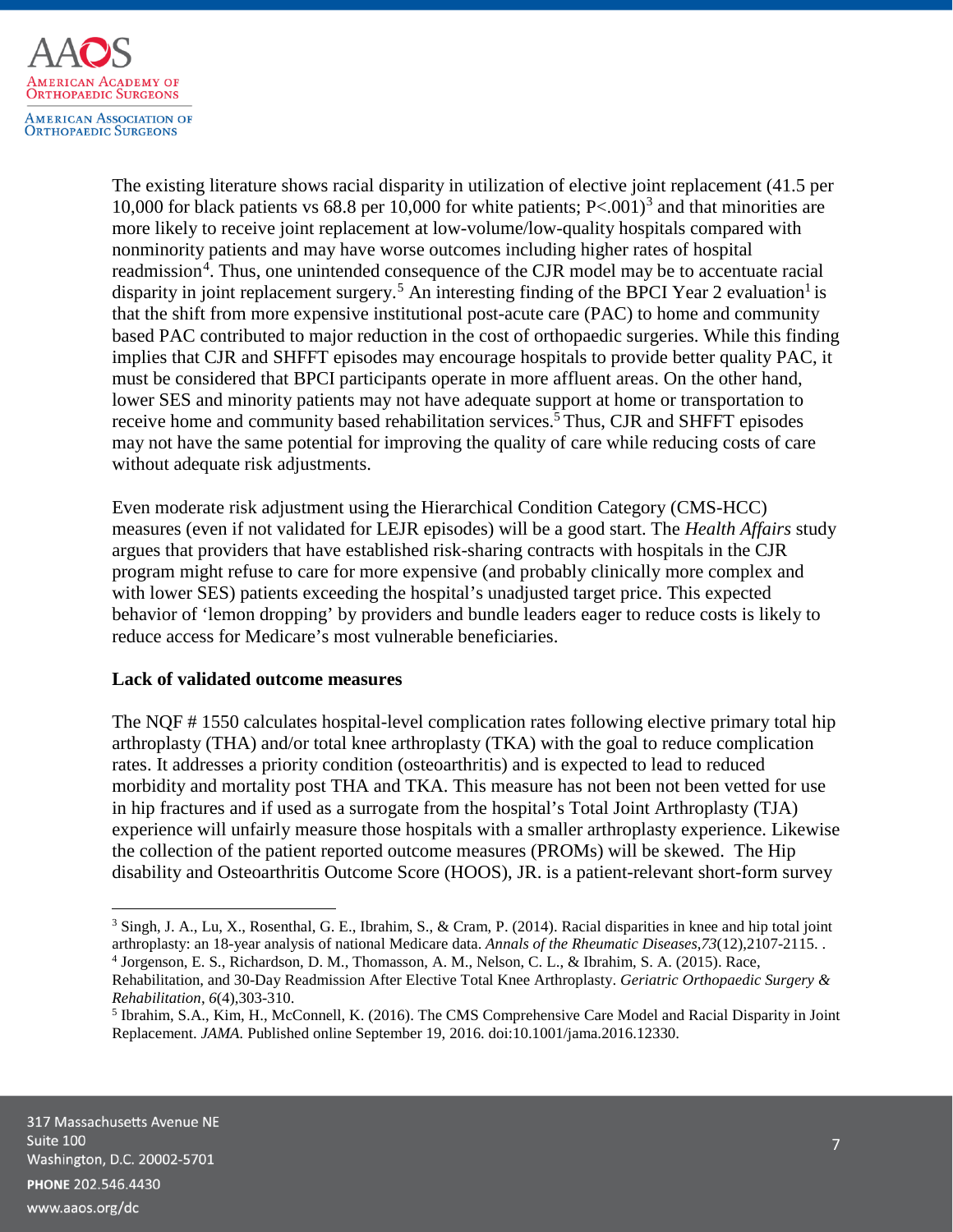

based on the HOOS, focusing specifically on outcomes after THA. The instrument does not have validity for application to hip fractures.

## **Absence of exclusion criteria**

This proposed rule does not discuss the exclusion criteria for the SHFFT model. We recommend that they be the following:

- a. Transfers (such that the potential for transfers to offload risk is mitigated)
- b. Patients with dementia/Alzheimer's Disease (in these cases there is a potential for significant unintended ethical consequences related to withholding of surgery)
- c. Patients already residing in skilled nursing facilities
- d. Fractures related to cancer (this exclusion should also be in place in the CJR model)
- e. Patients that are admitted with the fracture being secondary to the following conditions (both in etiology and importance) so as to reduce the huge risk for increases in transfers:
	- 1. Acute Myocardial Infarction/arrhythmia and syncope
	- 2. Cerebrovascular Accident (CVA)
	- 3. Severe seizure (especially new onset)
	- 4. Head injury
	- 5. Polytrauma

#### **\*\*\*\*\*\*\*\*\*\*\*\*\*\*\*\*\*\*\*\*\*\*\*\*\*\*\*\*\*\*\*\*\*\*\*\*\*\*\*\*\*\*\*\*\*\*\*\*\*\*\*\*\*\*\*\*\*\*\*\*\*\*\*\*\*\*\*\*\*\*\*\*\*\*\*\*\***

Thank you for considering our comments on these important matters. We look forward to the MACRA/QPP Final Rule this fall and expect that the regulations will provide us with greater clarity on requirements for physicians participating in these models to become QPs in the Advanced APMs. In addition, we look forward to the Assistant Secretary for Planning and Evaluation's (ASPE) report to Congress on risk adjustment per The Improving Medicare Post-Acute Care Transformation Act (IMPACT, 2014). If you have any questions on our comments, please do not hesitate to contact William Shaffer, MD, AAOS Medical Director by email at [shaffer@aaos.org.](mailto:shaffer@aaos.org)

Sincerely,<br>Junior Williams

Gerald Williams, Jr., MD President, American Association of Orthopaedic Surgeons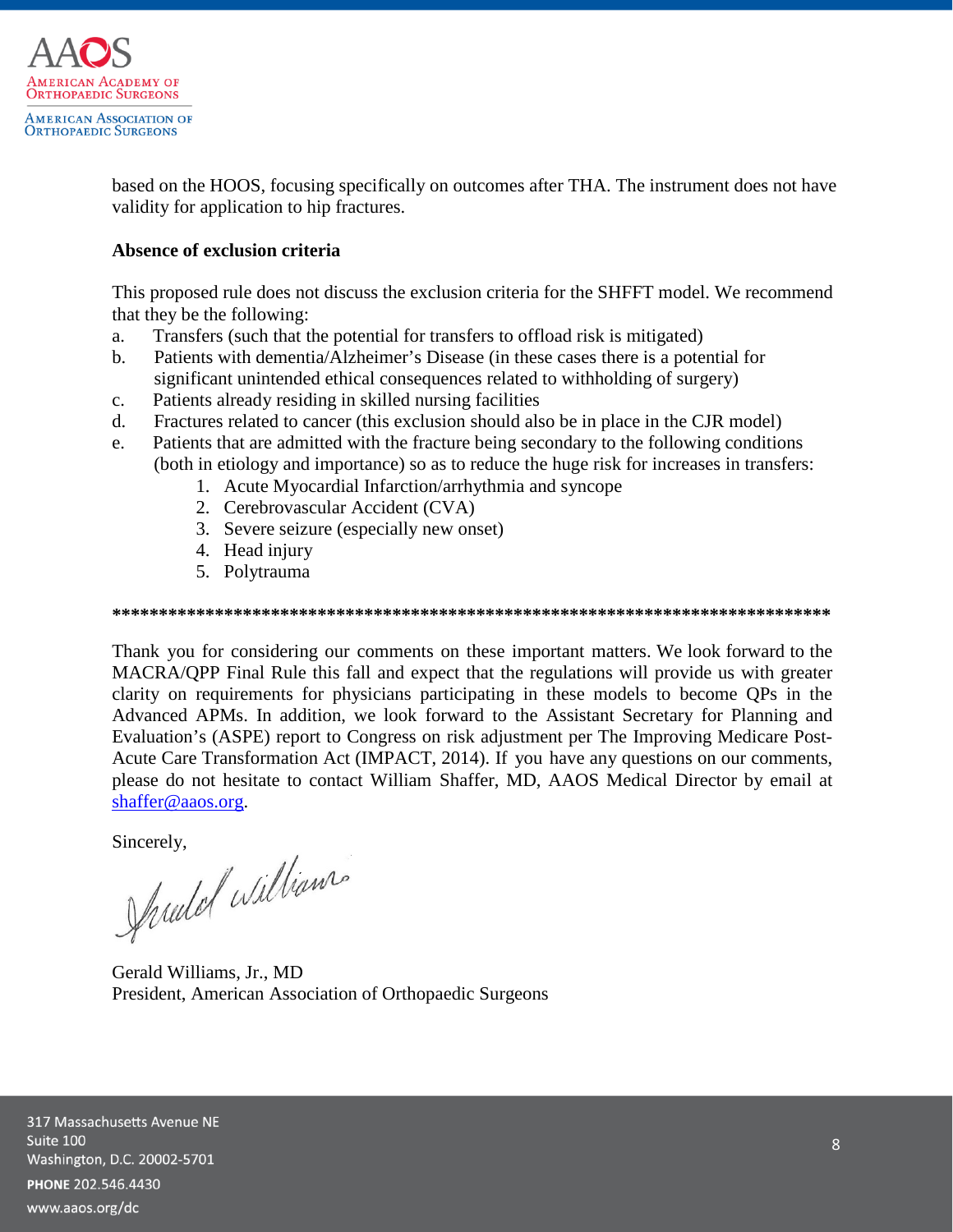

AMERICAN ASSOCIATION OF<br>Orthopaedic Surgeons

Neil Janes

Neil Jones, MD President, American Society for Surgery of the Hand

Mm , MD  $\zeta$  .

Jeffrey Johnson, MD President, American Orthopaedic Foot and Ankle Society



William A Jiranek, MD President, American Association of Hip and Knee Surgeons

ksee 13 September 100

Jesse B Jupiter, MD President, American Shoulder and Elbow Surgeons

Jan Vest, MBA President, American Association of Orthopaedic Executives

Karl G

Karl E. Rathjen, MD President, Limb Lengthening and Reconstruction Society

Annunziato Amendola, MD President, American Orthopaedic Society for Sports Medicine

John C Richmond, MD President, Arthroscopy Association of North America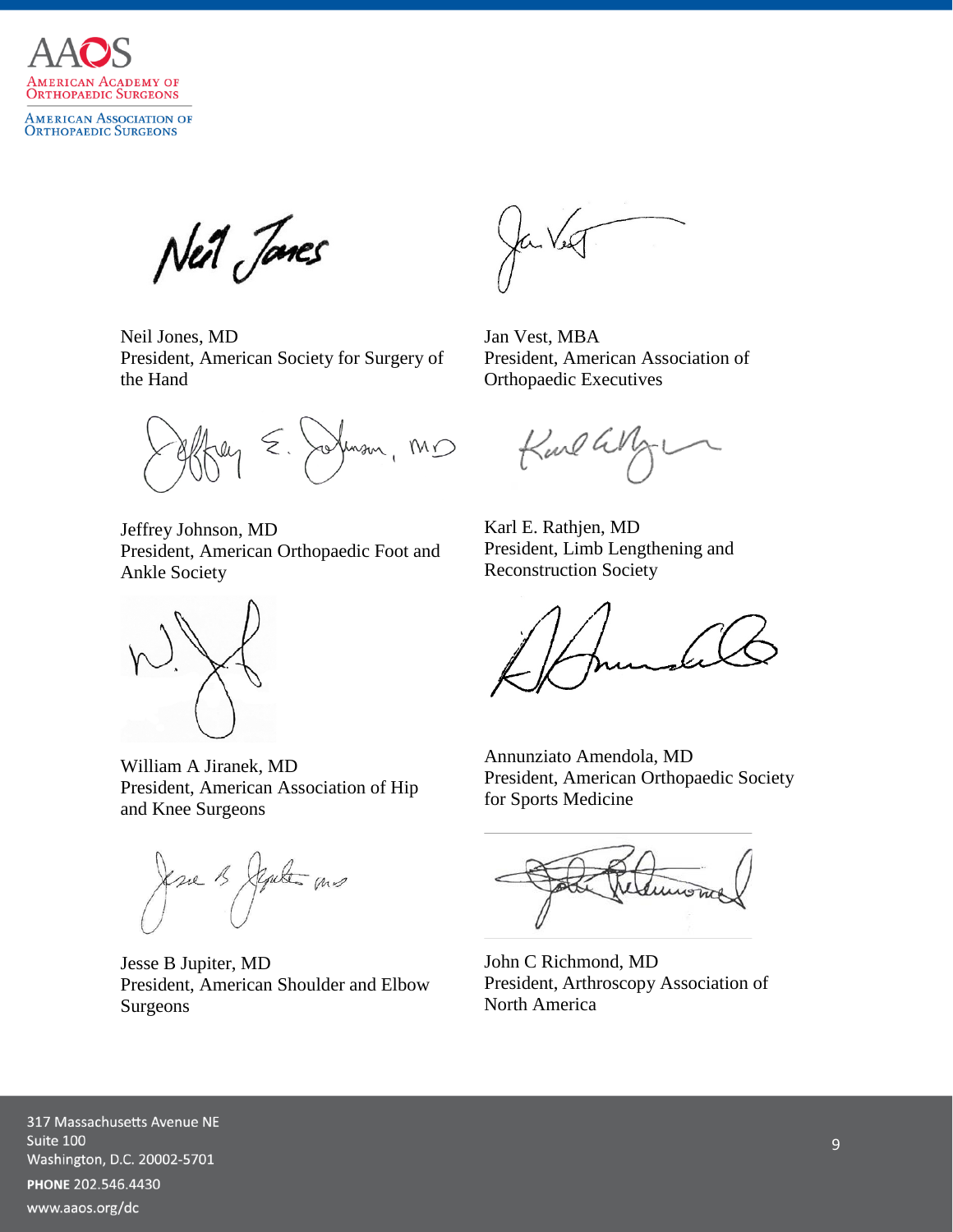

AMERICAN ASSOCIATION OF<br>Orthopaedic Surgeons

Rffear

Robert F Heary, MD, FAANS President, Cervical Spine Research Society

Melvyn Augustus Harrington, MD President, J. Robert Gladden Orthopaedic Society

There

Theodore W Parsons III, MD, FACS President, Musculoskeletal Tumor Society

meus

Simon Mears, MD President, International Geriatric Fracture Society

Kenneth MC Cheung, MD President, Scoliosis Research Society

Steven A Olson, MD President, Orthopaedic Trauma Association

Lisa L. Staly M.D.

Lisa L Lattanza, MD President, Ruth Jackson Orthopaedic Society

Mark Slabaugh, MD

President, Society of Military Orthopaedic Surgeons